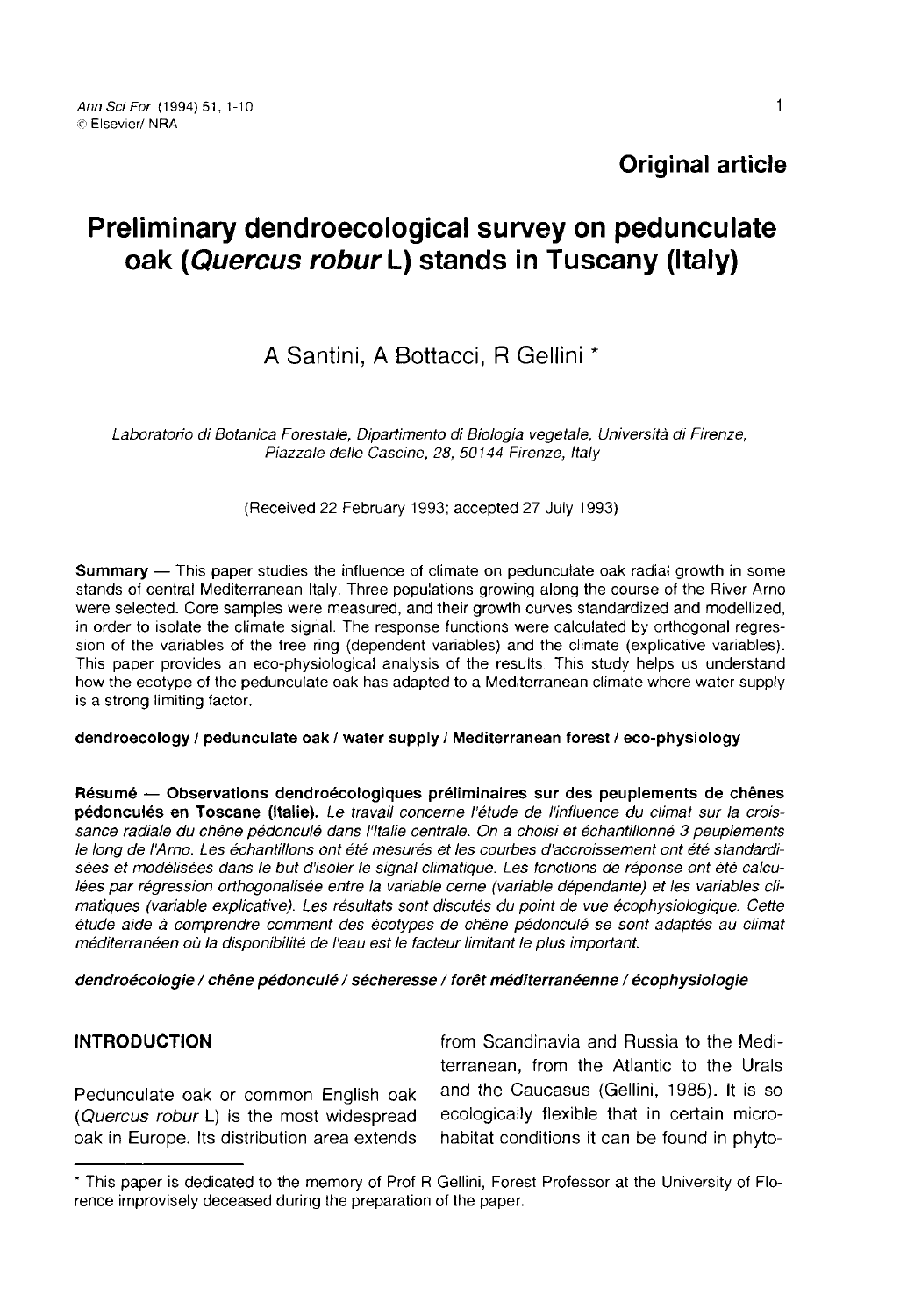climatic areas ranging from Lauretum to Picetum.

The fact that this species is represented over such a vast distribution area can be explained by its genetic variability. There exists a wide number of ecological or climatic types, as well as photoperiodic ecotypes, such as the chêne de Juin (Q peduncolata var tardissima Simonkaï) which, as the French name suggests, starts its vegetative period very late (Gellini, 1985).

It was the existence of such a vast number of ecotypes that prompted our dendroecological study of the pedunculate oak population in Tuscany. The aim of our survey is to typify the Tuscan ecotype.

The genus Quercus, which plays a major role in forestry, is currently being studied by many European researchers working on the phenomenon of oak decline, or dépérissement du chêne (Young, 1965; Petrescu, 1974; Aussenac, 1978; Klepac, 1981; Becker and Levy, 1982; Bernard, 1982; Ragazzi et al, 1986; Oosterban et al. 1990).

In our study we used the methodology proposed by Guiot and coworkers from the Laboratoire de Palynologie and Botanique Historique at the University of Saint Jérôme, Marseilles, and the software package "PPPHALOS" (Guiot, 1990). Accordingly, we calculated the response functions obtained from the orthogonal regression analysis of modellized ring-width and monthly climate variables: total rainfall; mean maximum and minimum temperatures.

A comparison with data derived from other studies on pedunculate oak in Italy (Nola, 1988; 1991) has not yielded the expected results. The reason for this is primarily that the environments from which the samples came were very different and climate is hardly ever the only growth limiting factor. The whole combination of the stand's ecological characteristics (including microclimate) determines the greater or lesser growth levels (Nola, 1991).

#### MATERIALS AND METHODS

We sampled 3 populations growing along the course of the River Arno (table I). The first is in the natural park of San Rossore (Pisa), at the river's mouth, where the trees sampled were located in 3 distinct subsamples. In these areas the soil layer is deep with a sandy texture, and has developed on fluvial sediments that are recent but suitable for highly evolved plant formations; these terrains do not present chemical or physical limitations except for the fact that they are underwater for a large part of the year due to the emergence of the aquifer. The vegetation consist of a mixed uneven-aged wood of broadleaves, including pedunculate oak, narrowleafed ash (Fraxinus angustifolia Vahl), European ash (Fraxinus excelsior L), smooth-leaved elm (Ulmus minor Mill), white poplar (Populus alba L) and, sporadically, stone pine (Pinus pinea L). Pedunculate oak grows on the dominant plane.

The second population is in the Cascine Park in Florence, a former game reserve belonging to

| Population | Annual rainfall (mm) | Medium temperature (°C) | Altitude (m) asl <sup>a</sup> | Age of trees |
|------------|----------------------|-------------------------|-------------------------------|--------------|
| S Rossore  | 938                  | 14.9                    | з                             | 1810-1989    |
| Cascine    | 856                  | 14.7                    | 50                            | 1822-1989    |
| Renacci    | 875                  | 13.8                    | 220                           | 1750-1989    |

a asi: at sea level.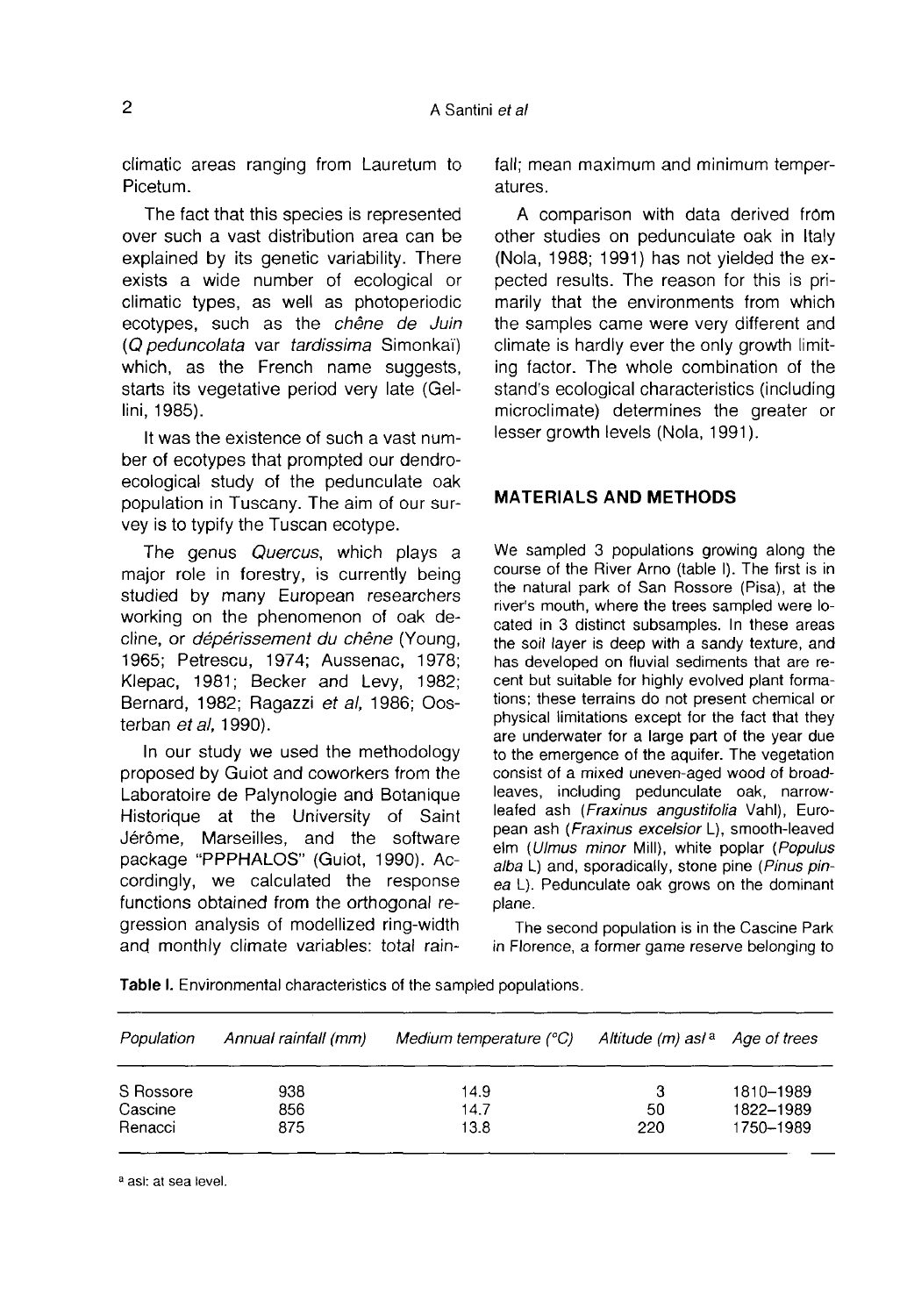the Grand Dukes of Tuscany; the populations were chosen from the wooded area along the banks of the river. The soil has developed on alluvial terrain created by the Arno river with pebbles and sandy clay; the result is a deep soil layer with the clay component varying according to the original catchment basin. The vegetation consists of a sparse mixed wood, on 2 planes, with a prevalence of broadleaves. Pedunculate oak is represented by isolated individuals on the dominant plane. There is no renewal at all of pedunculate oak.

The third population grows along the Arno in the stretch between Arezzo and Florence, at Renacci. The soil layer has developed from river and lake sediments, stratified with clayey sand, clay and occasional pebbles; the result is a deep terrain, well drained owing to its sand component, and suitable for highly evolved forest formations. The vegetation consists in a mixed un-even-aged wood of broadleaves, with pedunculate oak, pubescent oak (Quercus pubescens Willd), hop hornbeam (Ostrya carpinifolia Scop) and flowering ash (Fraxinus ornus L). Pedunculate oak grows prevalently on the dominant plane.

The first 2 populations are part of residual plane-growing forests, whereas the third is in a hilly area.

We sampled dominant or codominant plants: 17 at S Rossore; 10 at Cascine; and 11 at Renacci. Every sampled plant grew in woods except for 2 trees of Renacci population that were isolated. We extracted 2 core samples from each tree, at a height of 1.3 m from the ground; the samples were taken from opposite sides of the trunk, following the direction of the contour lines on hilly ground, and simply from north to south in flat areas. We used a 60-cm Pressler increment borer, which was long enough to allow us to reach the centre of the tree. Where possible we also took stem disks.

Information concerning the stand and the individual tree was recorded and later included in a specially designed computerized data bank, using a DBASE III Plus program. This enables us to store data on each of the trees sampled and to retrieve the information later according to specific features, for example, data on all the trees of a certain stand, or on all those growing on a certain type of soil, etc. Accurate sampling is particularly useful in guaranteeing a successful survey (Schweingruber, 1983).

#### Dendrochronological survey

The measurement of the ring widths was done at the Silviculture Institute at the University of Florence with a CCTRMD (computer-controlled tree-ring measurement device) connected to CATRAS (computer-aided tree-ring analysis system, Aniol, 1983, 1987). With this method yearly increments can be recorded with a resolution of up to 0.01 mm.

Using the crossdating procedure, we then checked the validity of the measurements we obtained.

Statistical tests (correlation coefficient t(rs) (sensu Aniol, 1983) and coincidence coefficient (Corona, 1986) and visual comparisons helped us select the series which offered a correlation with a *t(rs)* value at least higher than 3 with the other series from the same stand. From these we calculated the mean curve for each stand. The results in S Rossore, the first area, show that the correlations are good or excellent only within the individual substands sampled, while they are very poor  $(t(rs) < 3)$  between the different substands and for this reason a mean chronology was not constructed. The second area, Cascine Park, has 7 individual series with excellent correlations, in terms of both visual and statistical comparisons; these series were averaged, yielding a mean curve of 168 yr. In the third area, Renacci, 8 curves were averaged, yielding a mean curve that goes from 1750 to 1989; unfortunately, only one tree dated back to 1750, while the others were much younger. Statistical and visual comparisons of the mean curves obtained from these last 2 sampling areas yield encouraging results: statistical comparison show that the 2 curves overlap for 168 yr;  $t(rs) = 6.13$ ; coincidence coefficient = 68.0 (99.9) (fig 1).

#### Dendroecological survey

In order to obtain as much information as possible on the behaviour of trees in relation to climate from dendrochronological data, these data must be processed statistically so as to eliminate gradually all information not related to climate. As a result of this procedure, ring-width curves tend to lose their usual shape: they become a representation first of the indices calcu-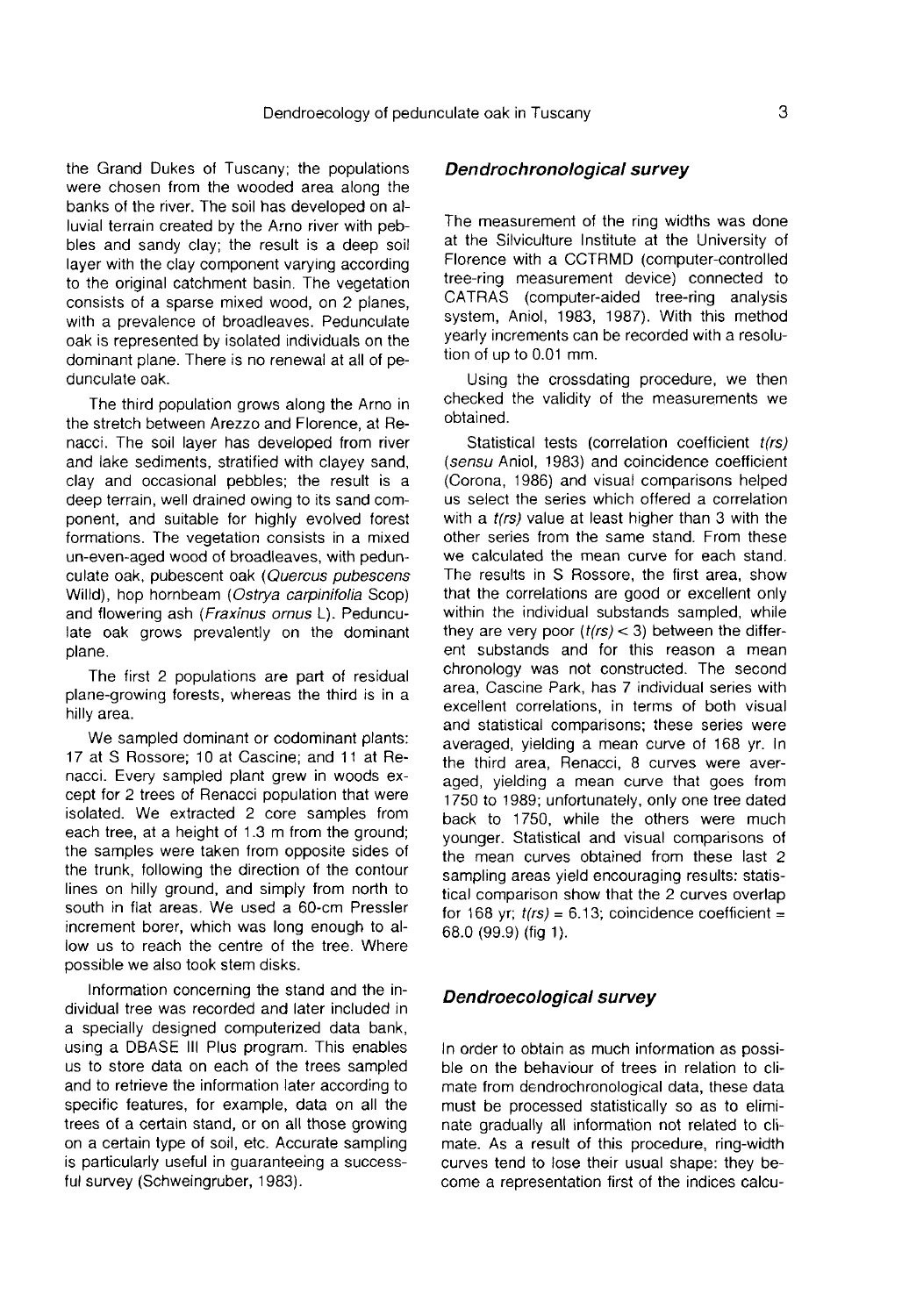

Fig 1. Synchronization of the average curves of ring width from the Cascine and Renacci stands.

lated by a standardization by polynomial curves and, then, of the residues calculated by an autoregressive moving average (ARMA) modellization. Finally, the regression between the time series of the residues and the climatic parameters is calculated. For this method, refer to Tessier (1984), Messaoudene (1989), Guiot (1989; 1990), Brugnoli and Gandolfo (1991), Nola (1991); Santini and Martinelli (1991).

We used the climatic data provided by the University of Pisa (Agrarian Studies Faculty) for the period from 1927 to 1988 in our calculation of the response functions for S Rossore; for the Cascine and Renacci sites we used data provided by the Ximeniano Observatory in Florence, for the period 1879 to 1988.

The climatic parameters we took into consideration were total monthly rainfall  $(P)$ , mean maximum monthly temperatures and mean minimum monthly temperatures. The monthly parameters used cover the 12-month period between the completion of the ring in year  $t - 1$ and the completion of the ring in year  $t$ , that is the period between October of the year before the formation of the ring and September of the year of formation of the ring. It is commonly believed that this is the period over which rings are formed in the northern part of the Mediterranean basin (Tessier, 1984).

The series of yearly growth increases are modellized through an ARMA process (Box and Jenkins, 1970), which applies a yearly growth model to each series. This function expresses the sum of 3 elements in mathematical terms: the climate, which can be expressed as a random function; the trend, meaning the fact that the growth of a particular year can be correlated not only to the climate of that year but also to the growth and climate of the previous years; and cycles, or repetitive elements such as parasite infestations or forest management operations.

One way of decoding the climate signal and distinguishing it from background noise is to use orthogonal regression with the bootstrap procedure (Efron, 1979; Diaconis and Efron, 1983) and an analysis of the principal components of the 24 climate variables considered so as to calculate the relation between the ring-width time series and the climate parameters time series considered. This relationship is called the response function. This procedure was applied using the software package PPPHALOS (Pro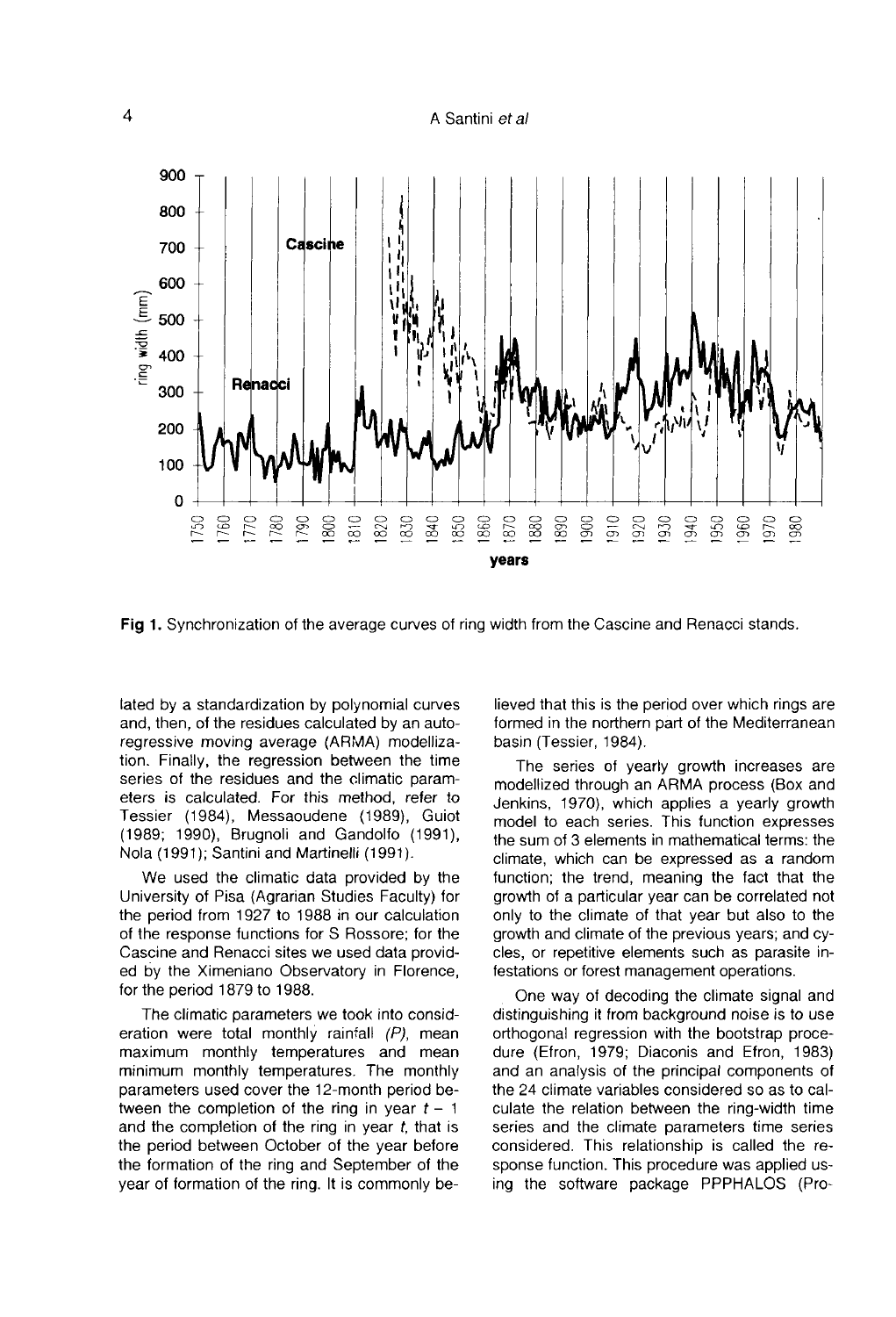grams in Paleoclimatology: Prevision of Hiatus and Analysis of Linkages between Observation and between Series, Guiot, 1990).

Some of the raw tree-ring width series were preliminary indexed with polynomials of different degrees, since the low frequency variance (LFV) caused by long cycles (especially the age of the tree) made it impossible to perform an analysis of the high frequency variance (HFV) caused by the climate.

Every raw tree-ring width series was modellized with an ARMA process in an order which varies according to the series being considered. In calculating the ARMA model to be applied (using GALOTO software, which works by choosing the best model among different trials with the Akaike information criterion (AIC) an autocorrelation of residues at regular intervals was highlighted. This probably indicates that there are periodicities in the tree's growth for periods equal to the order of residue autocorrelation and which have a strong influence on growth. These periodicities can be related to years in which pedunculate oaks had rich or medium rich crops, as De Philippis and Bernetti (1990) also reported, or phytophagous pullulations, as can be observed on the core that sometimes present early wood only.

The response functions were calculated on the variables of the tree ring (dependent variables) and of the climate (explicative variables). The regressors of the explicative variables have been grouped together in order to make the relation more stable (table II). In order to check the stability and significance of the response functions, the bootstrap procedure was used. In this kind of procedure the  $n$  observations of the ring values and the corresponding climatic data are drawn at random and returned to the batch.

The pseudo-data set thus established was useful for calibration, and the correlation coefficients were calculated on this set. These coefficients were used to reconstruct the climatic data pertaining to the calibration and verification years. The verification years were those that were not randomly selected. The correlation coefficient was calculated between observed and estimated data, both on calibration and verification years. Then 50 lots were randomly selected and 50 reconstructions were performed. Once the 50 reconstructions have been completed, a mean correlation coefficient (R) between estimated and observed data and its relative standard deviation (S) were calculated, both for the calibration and verification years. The  $R$  value and the R/S ratio for the verification years give an estimation of the global significance of the response function (Brugnoli and Gandolfo, 1991).

If the  $R/S$  ratio is 1.68, the significance is 90%, if  $RIS = 2$  it is 95%, if  $R/S = 2.58$  it is 99%. and if  $R/S = 3.33$  it is 99.9%; when  $R/S$  ratio is greater than 4 the probability of error is less than 0.001. Each number is either positive or negative depending on whether the correlation is direct or inverse. Figure 2 describes the correlation; the size of the columns is proportional to the significance. Positive regression coefficients indicate a direct relationship. This means that above average monthly climate parameters correspond to above-average growth, whereas if the monthly values are below average then the growth will be below average too. On the other hand, negative coefficients indicate an inverse correlation. This means that above-average monthly parameters correspond to belowaverage growth, and below-average parameters lead to above-average growth (Messaoudene, 1989).

| Population | NST <sup>a</sup> | NDA b | ARMA models   | Climatic regressors |
|------------|------------------|-------|---------------|---------------------|
| S Rossore  |                  | 10    | 1.1           | 20                  |
| Cascine    | 10               |       | 1.0; 1.1; 2.1 | 16                  |
| Renacci    |                  | 8     | 1.1:2.0       | 17                  |

Table II. Statistical features considered for the analysis.

a NST: number of sampled trees; <sup>b</sup> NSA: number of trees used for the dendroecological analysis.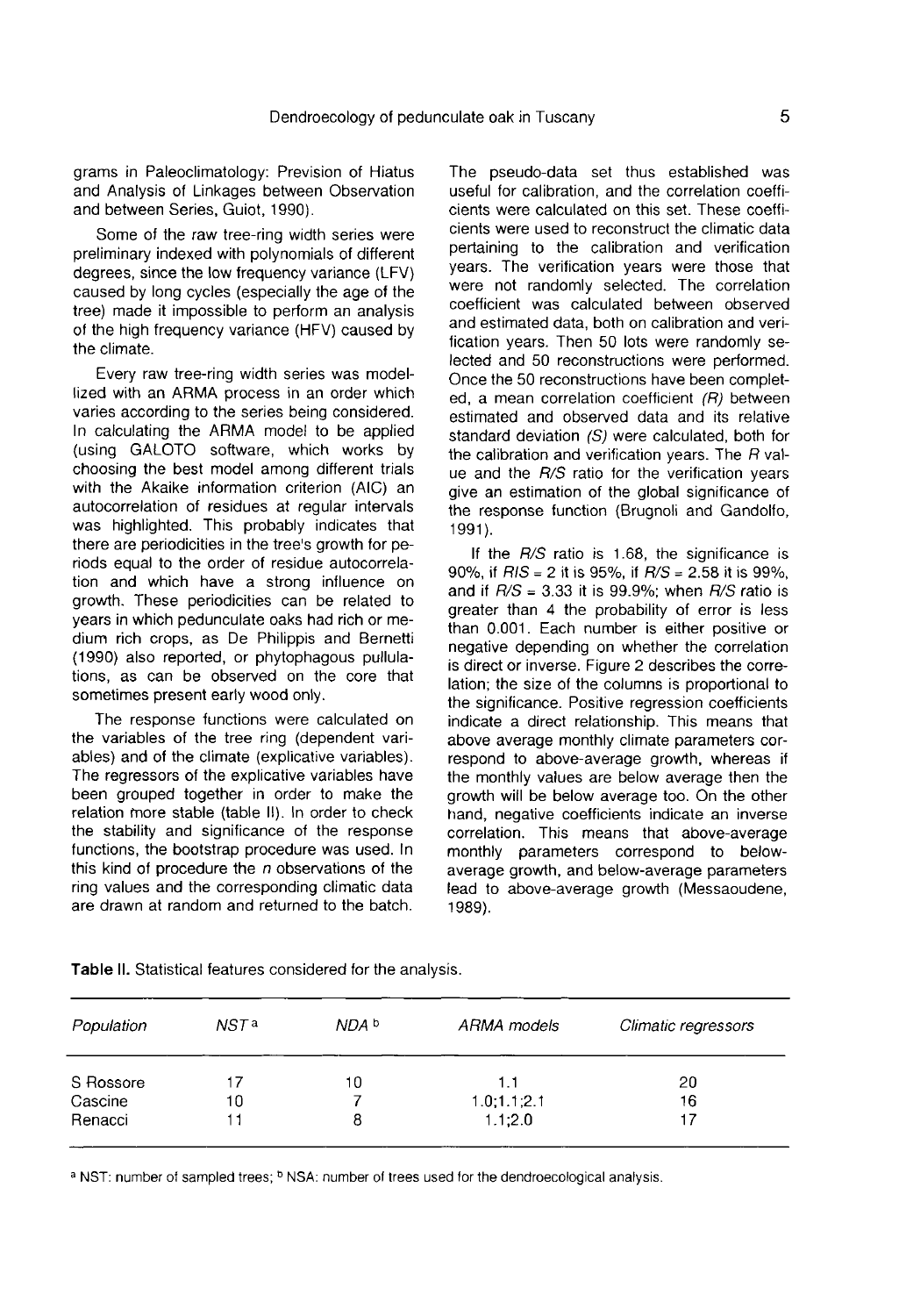

Fig 2. Diagram showing the response functions in the Cascine stand (a) and Renacci stand (b). The diagram shows the regression between mean minimum temperatures, rainfall and the tree-ring variable opether with the regression between mean maximum temperatures, rainfall and the treering variable  $\Box$ . The regressions refer to the entire 12-month period. The x axis records the months and the y axis shows the significance, expressed in the coding  $(R/S)$  explained in the text. The overall significance of the function is 2.78 in the Cascine stand and 2.63 in Renacci stand for minimum temperature and 2.31 in the Cascine stand and 2.63 in Renacci stand for maximum temperature.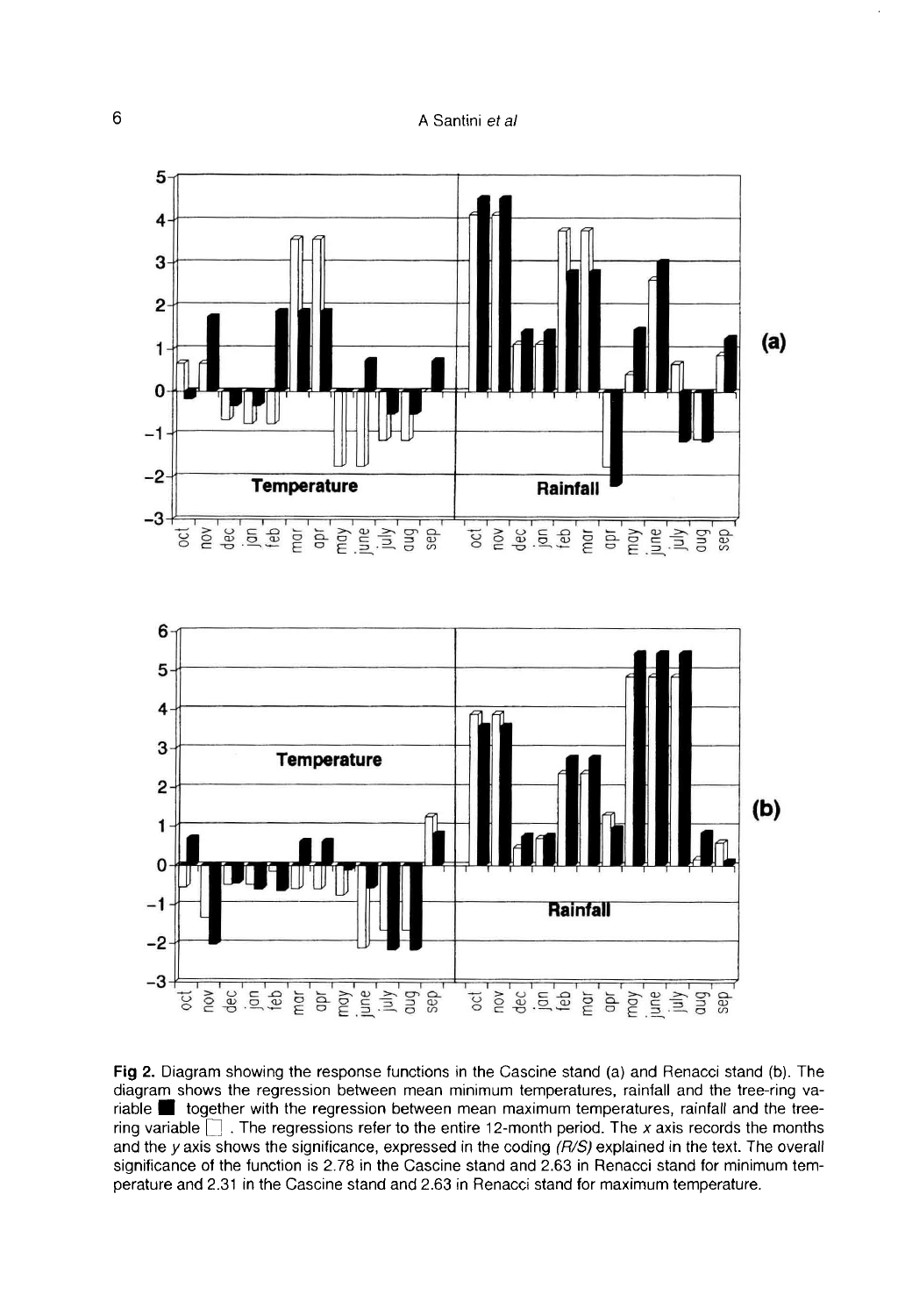#### RESULTS

### Stand 1: S Rossore (Pisa)

For the series of residues resulting from the ARMA modelling of this sampling area we calculated the response functions using the climate data of Pisa in the years 1927- 1988. In no case did this function yield statistically significant results. Several different groupings of the climate regressors were tried, but none of them ever yielded results that were even barely significant. The regression was also calculated separately for temperature and rainfall, but the result was the same.

Our explanation for this lies in the fact that the pedunculate oaks in S Rossore grow in a habitat characterized by abundant groundwater which, in some seasons, even surfaces, giving the site an almost marshy appearance (the so-called *lame*). Because of this, the differences in radial growth from one season to another are minimal. In dendrochronology trees that live in this kind of habitat are known as complacent trees (Fritts, 1976); since their growth is only marginally influenced by climate variables, they are not suited to a dendroecological study like this one. If we accept this explanation we can also understand why the crossdating between the different sampling plots was so difficult, as we mentioned earlier. Since the climate variables do not determine the high frequency variance, the oscillations in current increase are relatively low and growth is characterized by microstand factors, which vary from one point in the site to the next. In conclusion, we believe that this is a stand in which pedunculate oaks grow in good conditions, at least as far as water supply is concerned, conditions good enough to compensate for the negative effect of high temperatures on growth.

#### Stand 2: Cascine (Firenze)

The results obtained show that (fig 2) trees growing in this area need a constant water supply in the period preceding the formation of the ring, especially in October-<br>November and February-March, In November and February-March. March-April the trees also need high temperatures, both maximum and minimum, since late frost has a negative effect. In the period of full growth the only evident direct correlation is with rainfall in the month of June. The trees of this stand had a higher growth in summer when the rainfall was abundant in the previous months. There are no correlations with any of the climate regressors in July and August. This means that in these months rainfall does not have any influence on growth.

#### Stand 3: Renacci (Arezzo)

In this stand we noticed that trees in the same class of diameter can belong to very different age groups. We found several trees aged 50-60 yr growing very close to one aged 250 yr. The response functions were calculated from 1918 onwards and only for the series which began in that year, in order to ensure that it would be possible to calculate and compare the mean value of the functions. To check whether different results are obtained if the period of observation is increased, the reponse functions for the older trees were calculated starting from 1878. Since in these calculations we are considering a longer period, the response functions of 2 more trees reached the threshold of statistical significance. This is the only difference we found. In figure 2 we can see that the most significant correlation for the minimum temperature is the inverse correlation observed in November, July and August; whereas for maximum temperatures, the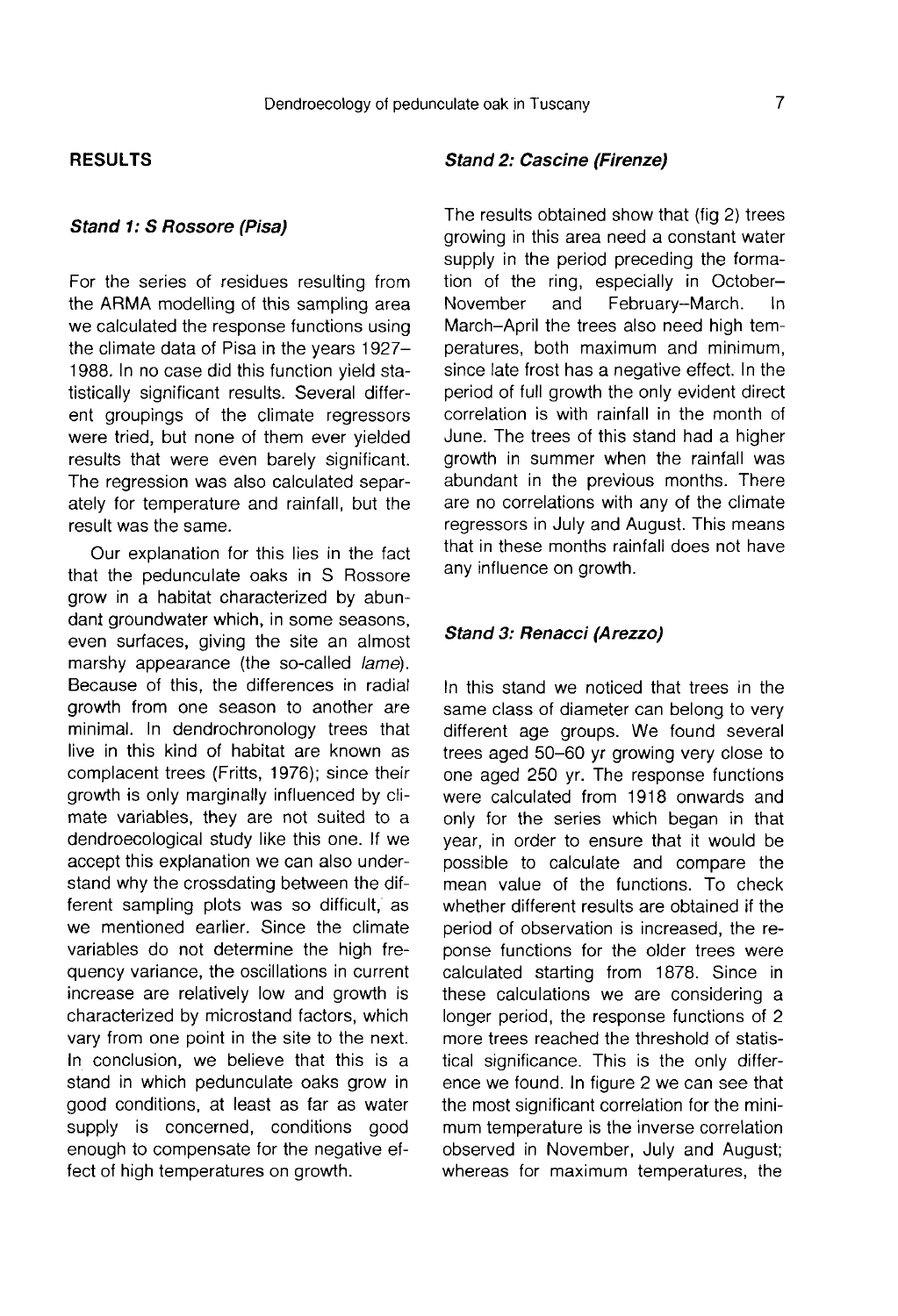most significant is the inverse correlation in June. This suggests that the inverse correlation with minimum temperatures in the summer months indicates that high night-time temperatures create unfavourable conditions for the growth of pedunculate oaks. The inverse correlation with maximum temperatures in June, when the trees are probably in full meristematic activity, suggests that they need low daytime temperatures.

#### **CONCLUSIONS**

An analysis of the response functions shows, firstly, that there is a greater signifi cance in the response function calculated between the mean minimum temperature and rainfall on the one hand, and radial growth on the other: this could mean that minimum temperatures have a stronger influence on growth. Secondly, rainfall always shows a direct correlation with growth, with the exception of the data for rainfall in April in the Cascine stand. This is due to the marked hygrophilia of the pedunculate oak.

In Mediterranean environments the water supply is the main limiting factor for the pedunculate oak, which explains why it grows only in areas where the ground water can compensate for a shortage of rainfall (Bernetti, 1991). This is indeed the case in S Rossore, where tree growth shows no statistically significant response to climate regressors. The pedunculate oak's marked hygrophilia has been studied by Becker and Levy (1982, 1983, 1986; Becker et al, 1986). Who demonstrated that it grows well on acid hydromorphous soils where it is practically the only dominant, but who also noted that after a year of exceptional drought this tree suffers a terrible decline, so much so that its very survival is threatened in certain habitats. Damage caused by drought is possible and the degree of the damage is directly correlated with the needs of the species and the age of the tree, especially when the trees have developed in very moist environments and suddenly have to face periods of drought. Furthermore, the pedunculate oak is not equipped with any morphological feature to help it overcome periods of drought, as is the case with other species typical of the Lauretum.

The direct correlation between rainfall in the autumn months and growth recorded during the following year can be attributed to 4 possible causes. The first is that, once growth is completed, the bud forms, and it is therefore of crucial importance that there is a sufficient water supply available at that time. The second explanation could be that rainfall in October, November and December might favour a new growth spurt, leading to the formation of a false tree ring (Maugini, 1949), which, however, we did not find. The third explanation could be that the roots do not respond to the photoperiods governing the evolution of the epigeous part of the tree. With a few exceptions, roots will continue to grow if they have a sufficient supply of nutrients and water, until the soil temperatures become too low (Kozlowski, 1971). As a result, if it rains during this period the roots will grow and when the new growth cycle begins, the following year, the tree will have a much larger root structure and will therefore be in a position to grow more. Lastly, above-average autumn rainfall levels delays phylloptosys which means that the photosynthesis continues; the result is an accumulation of carbohydrates which accumulation of carbohydrates helps the growth of the following year.

The negative effect of minimum temperatures in November, in the Renacci population, could be explained by the fact that this is the period when the buds are formed, as we said earlier. Their dormancy is induced not only by the short daylight period, but also by the low temperatures.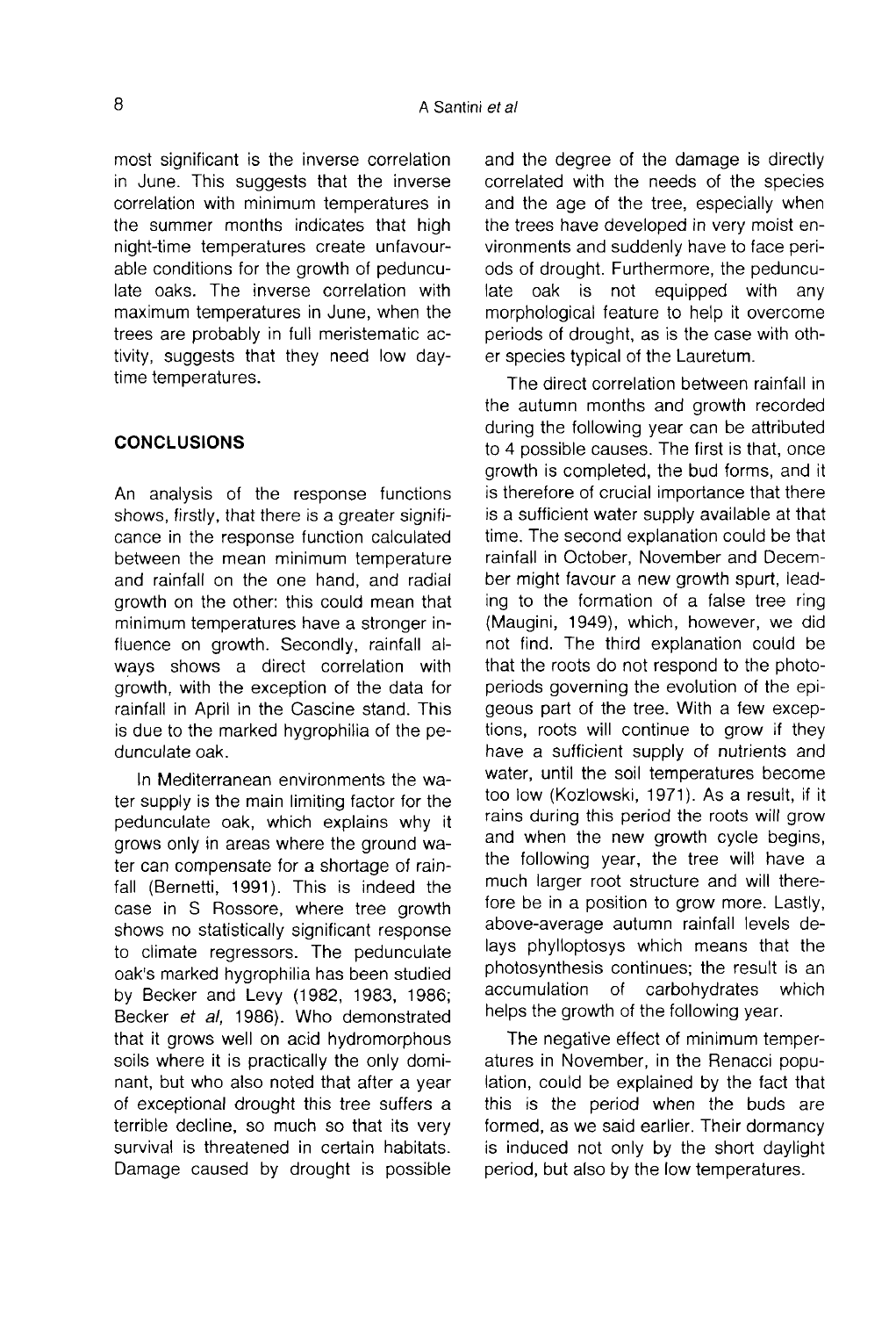The direct correlation with the amount of rainfall in February and March appears to be connected to a physiological requirement. In fact, this direct correlation takes place immediately before the cambium becomes active again, as Maugini (1949) observed in Quercus pubescens Willd and Q  $ilex$  and Ciampi (1951) in  $Q$  suber L. These authors stressed the fact that the cambium became active again during a period of equinoctial rains, with high temperatures, reaching a maximum of 25°C in April (Maugini, 1949).

In order to record above-average growth levels the trees in the Renacci population need an ample supply of water in May, June and July. This is probably due to the fact that the growth pattern of the pedunculate oak is completely predetermined and organized in successive fluxes (Ward, 1964). In fact, within a single growth season the same axis can organize several buds consecutively, and each one of them, when its time comes, will start to grow. Therefore, an ample water supply during this period is essential to ensure that growth can continue.

These data suggest a further hypothesis, which will need to be verified. Since there are still significant correlations between the growth in the current year and the climate parameters for the months of July and August, it is likely that the activity of the cambium does not end in October. It probably continues, although for exactly how much longer is mainly determined by stand and ecological conditions. It would be very interesting to carry out parallel studies on the rhythm of cambium activity, in order to offer a more complete interpretation of the data gathered in the present survey.

#### ACKNOWLEDGMENTS

The authors would like to thank the Silviculture Institute of the University of Florence for the use of their dendrochronographer; they would also like to thank N Casini, L Sani and M Ciolli for their assistance during the field surveys and C Gandolfo for her useful editorial suggestions.

#### **REFERENCES**

- Aniol RW (1983) Tree-ring analysis using Catras. Dendrochronologia 1, 45-53
- Aniol RW (1987) A new device for computerassisted measurement of tree-ring widths. Dendrochronologia 5, 135-141
- Aussenac G (1978) La sécheresse de 1976 : influence des déficits hydriques sur la croissance des arbres forestiers. Rev For Fran 30, 103-114
- Backer M, Levy G (1982) Le dépérissement du chêne en forêt de Tronçais. Les causes écologiques. Ann Sci For 39, 4, 439-444
- Becker M, Levy G (1983) Le dépérissement du chêne. Les causes écologiques. Exemple de la forêt de Tronçais et premières conclusions. Rev For Fran 35, 5, 341-356
- Becker M, Levy G (1986) Croissance radiale comparée de chênes adultes (Quercus robur L and Q petraea (Matt) Liebl) sur sol hydromorphe acide : effet du drainage. Acta Oecol, Oecol plant 7(21), 2, 121-143
- Becker M, Levy G, Garreau B (1986) Comporte ment experimental de semis de chêne pédonculé, Chêne sessile et hêtre en présence d'une nappe d'eau dans le sol. Ann Sci For 43 (2), 131-146
- Bernard C (1982) Contribution à l'étude du dépérissement du chêne en forêt de Tronçais. Intervention des champignons pathogènes des racines. Mémoire de troisième année, INRA Clermont-Ferrand, France. 107 p
- Bernetti G (1991) Appunti sul genere Quercus in Italia. In: Problematiche fitopatologiche del gen. Quercus in Italia (A Ragazzi, R Tiberi, eds). Firenze 19-20 November 1990, 12-36
- Box GPP, Jenkins GM (1970) Time series analysis: forecasting and control. Hoden-Day, San Francisco, USA, 575 p
- Brugnoli A, Gandolfo C (1991) Analisi dendroclimatiche sull'abete rosso (Picea abies (L) Karst) del Trentino orientale: primi risultati. Monti e Boschi 6, 51-56